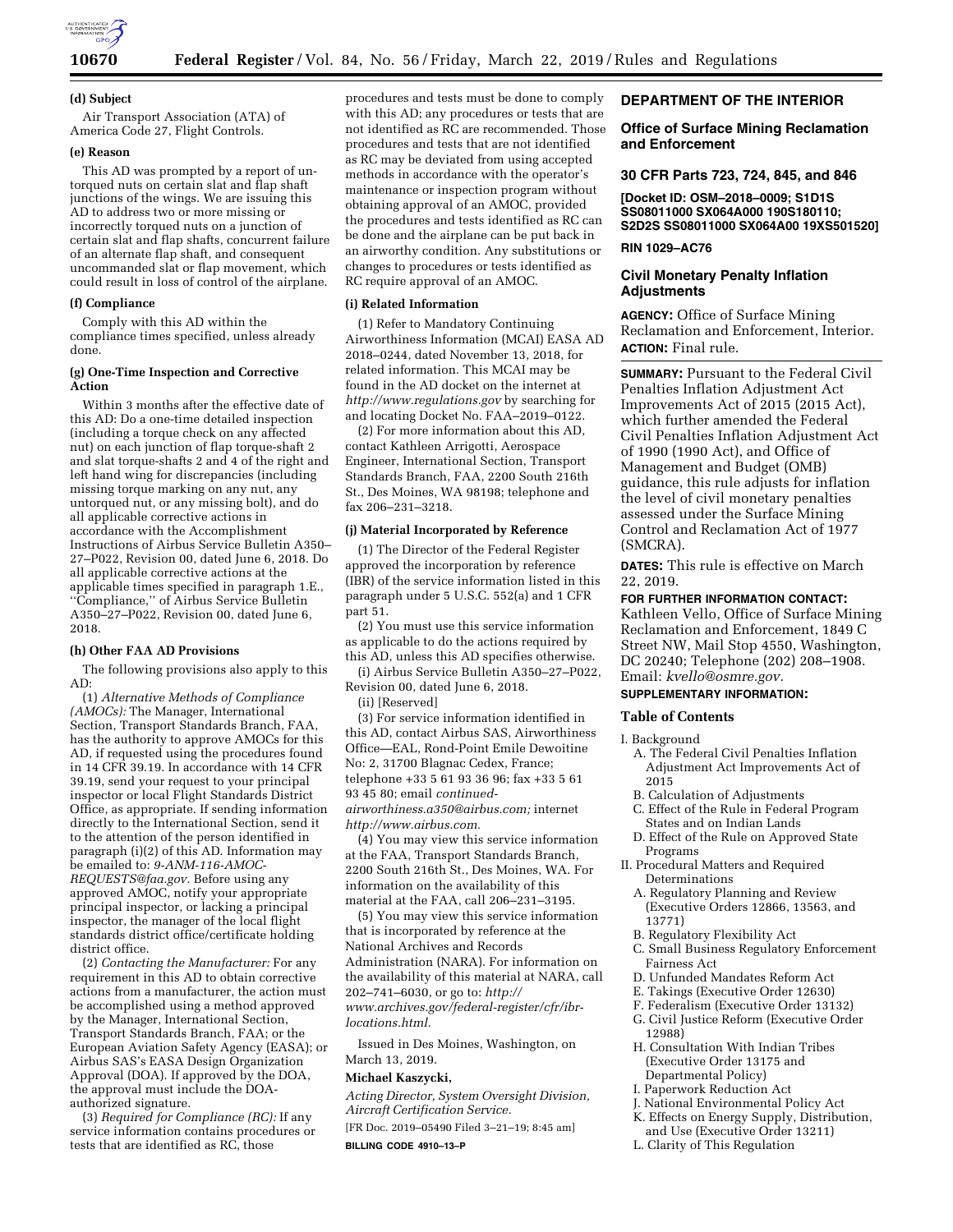M. Data Quality Act N. Administrative Procedure Act

# **I. Background**

*A. The Federal Civil Penalties Inflation Adjustment Act Improvements Act of 2015* 

Section 518 of SMCRA, 30 U.S.C. 1268, authorizes the Secretary of the Interior to assess civil monetary penalties (CMPs) for violations of SMCRA. The Office of Surface Mining Reclamation and Enforcement's (OSMRE) regulations implementing the CMP provisions of section 518 are located in 30 CFR parts 723, 724, 845, and 846. We are adjusting CMPs in four sections—30 CFR 723.14, 724.14, 845.14, and 846.14.

On November 2, 2015, the President signed the Federal Civil Penalties Inflation Adjustment Act Improvements Act of 2015 (Sec. 701 of Pub. L. 114–74)

(2015 Act) into law. The 2015 Act, which further amended the Federal Civil Penalties Inflation Adjustment Act of 1990 (codified as amended at 28 U.S.C. 2461 note), requires Federal agencies to promulgate rules to adjust the level of CMPs to account for inflation. The 2015 Act required an initial ''catch-up'' adjustment. OSMRE published the initial adjustment in the **Federal Register** on July 8, 2016 (81 FR 44535), and the adjustment took effect on August 1, 2016. The 2015 Act also requires agencies to publish annual inflation adjustments in the **Federal Register** no later than January 15 of each year. These adjustments are aimed at maintaining the deterrent effect of civil penalties and furthering the policy goals of the statutes that authorize the penalties. Further, the 2015 Act provides that agencies must adjust civil monetary penalties ''notwithstanding

section 553 of [the Administrative Procedure Act].'' Therefore, the public procedure that the Administrative Procedure Act generally requires for rulemaking—notice, an opportunity for comment, and a delay in the effective date—is not required for agencies to issue regulations implementing the annual CMP adjustments. *See* December 14, 2018, Memorandum for the Heads of Executive Departments and Agencies (M–19–04), from Mick Mulvaney, Director, Office of Management and Budget, *Implementation of Penalty Inflation Adjustments for 2019, Pursuant to the Federal Civil Penalties Inflation Adjustment Act Improvements Act of 2015* (OMB Memorandum).

Pursuant to SMCRA and the 2015 Act, this final rule reflects the statutorily required CMP adjustments as follows:

| CFR citation | Points<br>(where<br>applicable) | Current<br>penalty<br>dollar<br>amounts<br>$($ \$) | Adjusted<br>penalty dollar<br>amounts<br>(3) |
|--------------|---------------------------------|----------------------------------------------------|----------------------------------------------|
|              | $\mathbf{1}$                    | \$65                                               | \$67                                         |
|              | $\overline{\mathbf{c}}$         | 132                                                | 135                                          |
|              | 3                               | 197                                                | 202                                          |
|              | 4<br>5                          | 262<br>328                                         | 269<br>336                                   |
|              | 6                               | 394                                                | 404                                          |
|              | $\overline{\mathcal{I}}$        | 459                                                | 471                                          |
|              | 8                               | 524                                                | 537                                          |
|              | 9                               | 590                                                | 605                                          |
|              | 10                              | 656                                                | 673                                          |
|              | 11                              | 721                                                | 739                                          |
|              | 12                              | 787                                                | 807                                          |
|              | 13<br>14                        | 852<br>918                                         | 873<br>941                                   |
|              | 15                              | 985                                                | 1,010                                        |
|              | 16                              | 1,050                                              | 1,076                                        |
|              | 17                              | 1,115                                              | 1,143                                        |
|              | 18                              | 1,182                                              | 1,212                                        |
|              | 19                              | 1,247                                              | 1,278                                        |
|              | 20                              | 1,312                                              | 1,345                                        |
|              | 21                              | 1,378                                              | 1,413                                        |
|              | 22                              | 1,444                                              | 1,480                                        |
|              | 23<br>24                        | 1,509<br>1,574                                     | 1,547<br>1,614                               |
|              | 25                              | 1,640                                              | 1,681                                        |
|              | 26                              | 1,968                                              | 2,018                                        |
|              | 27                              | 2,296                                              | 2,354                                        |
|              | 28                              | 2,623                                              | 2,689                                        |
|              | 29                              | 2,827                                              | 2,898                                        |
|              | 30                              | 3,281                                              | 3,364                                        |
|              | 31                              | 3,608                                              | 3,699                                        |
|              | 32                              | 3,936                                              | 4,035                                        |
|              | 33<br>34                        | 4,264<br>4,592                                     | 4,372<br>4,708                               |
|              | 35                              | 4,920                                              | 5,044                                        |
|              | 36                              | 5,248                                              | 5,380                                        |
|              | 37                              | 5,577                                              | 5,718                                        |
|              | 38                              | 5,904                                              | 6,053                                        |
|              | 39                              | 6,232                                              | 6,389                                        |
|              | 40                              | 6,559                                              | 6,724                                        |
|              | 41                              | 6,889                                              | 7,063                                        |
|              | 42                              | 7,216                                              | 7,398                                        |
|              | 43                              | 7,544                                              | 7,734                                        |
|              | 44                              | 7,872                                              | 8,071                                        |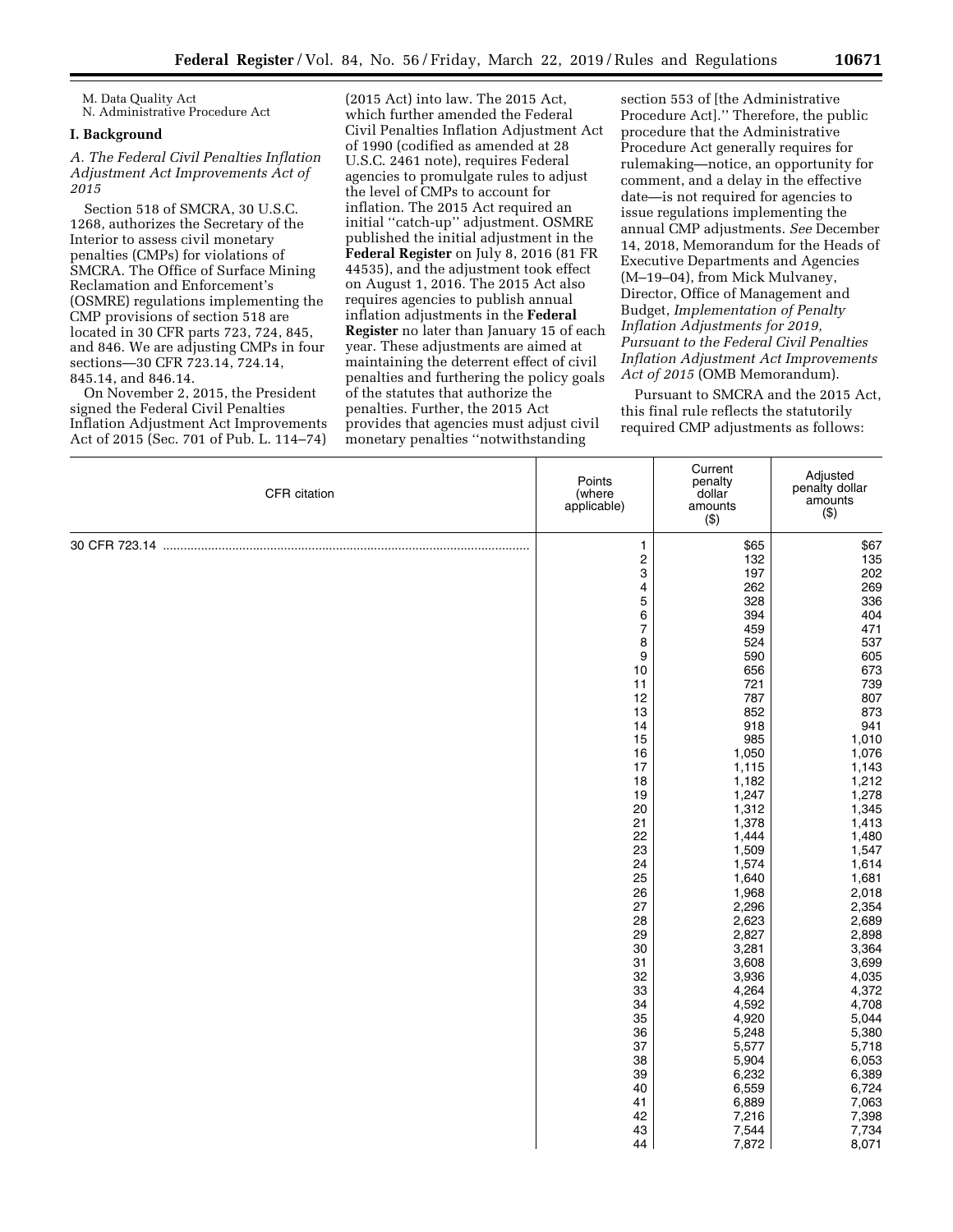▀

| CFR citation                                                      | Points<br>(where<br>applicable)                                                                                                                                                                                                                                                                                                                                                                                                                                   | Current<br>penalty<br>dollar<br>amounts<br>( \$)                                                                                                                                                                                                                                                                                                                                                                                                                                                                                                                                                                                         | Adjusted<br>penalty dollar<br>amounts<br>$($ \$)                                                                                                                                                                                                                                                                                                                                                                                                                                                                                                                                                                                            |
|-------------------------------------------------------------------|-------------------------------------------------------------------------------------------------------------------------------------------------------------------------------------------------------------------------------------------------------------------------------------------------------------------------------------------------------------------------------------------------------------------------------------------------------------------|------------------------------------------------------------------------------------------------------------------------------------------------------------------------------------------------------------------------------------------------------------------------------------------------------------------------------------------------------------------------------------------------------------------------------------------------------------------------------------------------------------------------------------------------------------------------------------------------------------------------------------------|---------------------------------------------------------------------------------------------------------------------------------------------------------------------------------------------------------------------------------------------------------------------------------------------------------------------------------------------------------------------------------------------------------------------------------------------------------------------------------------------------------------------------------------------------------------------------------------------------------------------------------------------|
| 30 CFR 723.15(b) (Assessment of separate violations for each day) | 45<br>46<br>47<br>48<br>49<br>50<br>51<br>52<br>53<br>54<br>55<br>56<br>57<br>58<br>59<br>60<br>61<br>62<br>63<br>64<br>65<br>66<br>67<br>68<br>69<br>70<br><br><br>$\mathbf{1}$<br>$\overline{\mathbf{c}}$<br>3<br>4<br>5<br>6<br>$\overline{7}$<br>8<br>9<br>10<br>11<br>12<br>13<br>14<br>15<br>16<br>17<br>18<br>19<br>20<br>21<br>22<br>23<br>24<br>25<br>26<br>27<br>28<br>29<br>30<br>31<br>32<br>33<br>34<br>35<br>36<br>37<br>38<br>39<br>40<br>41<br>42 | 8,200<br>8,529<br>8,856<br>9,185<br>9,512<br>9,840<br>10,167<br>10,497<br>10,825<br>11,152<br>11,481<br>11,808<br>12,136<br>12,464<br>12,793<br>13,120<br>13,448<br>13,777<br>14,105<br>14,433<br>14,760<br>15,089<br>15,416<br>15,744<br>16,072<br>16,401<br>2,460<br>16,401<br>65<br>132<br>197<br>262<br>328<br>394<br>459<br>524<br>590<br>656<br>721<br>787<br>852<br>918<br>985<br>1,050<br>1,115<br>1,182<br>1,247<br>1,312<br>1,378<br>1,444<br>1,509<br>1,574<br>1,640<br>1,968<br>2,296<br>2,623<br>2,827<br>3,281<br>3,608<br>3,936<br>4,264<br>4,592<br>4,920<br>5,248<br>5,577<br>5,904<br>6,232<br>6,559<br>6,889<br>7,216 | 8,407<br>8,744<br>9,079<br>9,417<br>9,752<br>10,088<br>10,423<br>10,762<br>11,098<br>11,433<br>11,771<br>12,106<br>12,442<br>12,778<br>13,116<br>13,451<br>13,787<br>14,124<br>14,461<br>14,797<br>15,132<br>15,470<br>15,805<br>16,141<br>16,477<br>16,815<br>2,522<br>16,815<br>67<br>135<br>202<br>269<br>336<br>404<br>471<br>537<br>605<br>673<br>739<br>807<br>873<br>941<br>1,010<br>1,076<br>1,143<br>1,212<br>1,278<br>1,345<br>1,413<br>1,480<br>1,547<br>1,614<br>1,681<br>2,018<br>2,354<br>2,689<br>2,898<br>3,364<br>3,699<br>4,035<br>4,372<br>4,708<br>5,044<br>5,380<br>5,718<br>6,053<br>6,389<br>6,724<br>7,063<br>7,398 |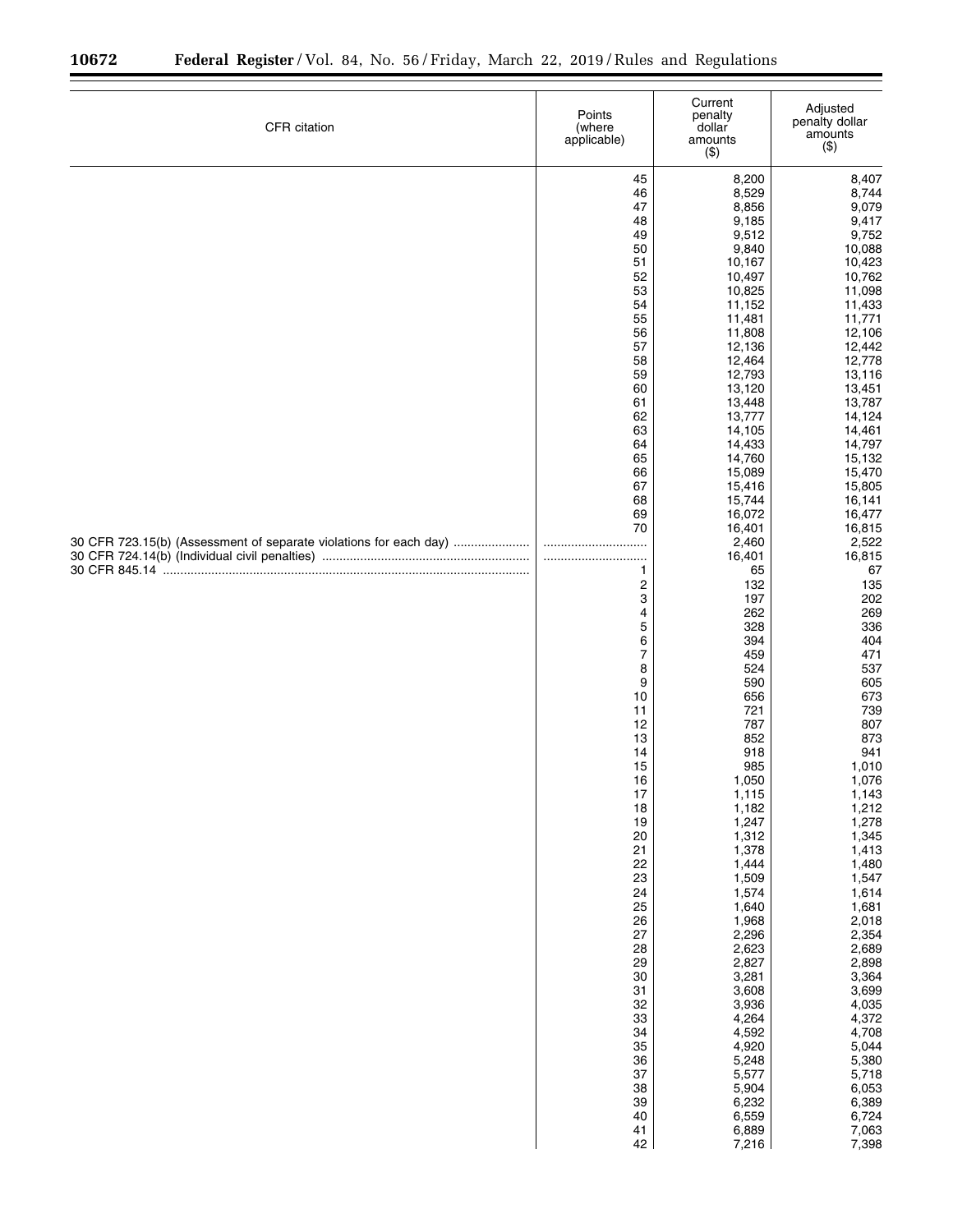|  | ı<br>× |  |
|--|--------|--|

| CFR citation                                                      | Points<br>(where<br>applicable) | Current<br>penalty<br>dollar<br>amounts<br>(3) | Adjusted<br>penalty dollar<br>amounts<br>(3) |
|-------------------------------------------------------------------|---------------------------------|------------------------------------------------|----------------------------------------------|
|                                                                   | 43                              | 7,544                                          | 7,734                                        |
|                                                                   | 44                              | 7,872                                          | 8,071                                        |
|                                                                   | 45                              | 8,200                                          | 8,407                                        |
|                                                                   | 46                              | 8,529                                          | 8,744                                        |
|                                                                   | 47                              | 8,856                                          | 9,079                                        |
|                                                                   | 48                              | 9,185                                          | 9,417                                        |
|                                                                   | 49                              | 9,512                                          | 9,752                                        |
|                                                                   | 50                              | 9,840                                          | 10,088                                       |
|                                                                   | 51                              | 10,167                                         | 10,423                                       |
|                                                                   | 52                              | 10,497                                         | 10,762                                       |
|                                                                   | 53                              | 10,825                                         | 11,098                                       |
|                                                                   | 54                              | 11,152                                         | 11,433                                       |
|                                                                   | 55                              | 11,481                                         | 11,771                                       |
|                                                                   | 56                              | 11,808                                         | 12,106                                       |
|                                                                   | 57                              | 12,136                                         | 12,442                                       |
|                                                                   | 58                              | 12,464                                         | 12,778                                       |
|                                                                   | 59                              | 12,793                                         | 13,116                                       |
|                                                                   | 60                              | 13,120                                         | 13,451                                       |
|                                                                   | 61                              | 13,448                                         | 13,787                                       |
|                                                                   | 62                              | 13,777                                         | 14,124                                       |
|                                                                   | 63                              | 14,105                                         | 14,461                                       |
|                                                                   | 64                              | 14,433                                         | 14,797                                       |
|                                                                   | 65                              | 14,760                                         | 15,132                                       |
|                                                                   | 66                              | 15,089                                         | 15,470                                       |
|                                                                   | 67                              | 15,416                                         | 15,805                                       |
|                                                                   | 68                              | 15,744                                         | 16,141                                       |
|                                                                   | 69                              | 16,072                                         | 16,477                                       |
|                                                                   | 70                              | 16,401                                         | 16,815                                       |
| 30 CFR 845.15(b) (Assessment of separate violations for each day) |                                 | 2,460                                          | 2,522                                        |
|                                                                   |                                 | 16,401                                         | 16,815                                       |

In the chart above, there are no numbers listed in the ''Points'' column relative to 30 CFR 723.15(b), 30 CFR 724.14(b), 30 CFR 845.15(b), and 30 CFR 846.14(b) because those regulatory provisions do not set forth numbers of points. For those provisions, the current regulations only set forth the dollar amounts shown in the chart in the ''Current Penalty Dollar Amounts'' column; the adjusted amounts, which we are adopting in this rule, are shown in the ''Adjusted Penalty Dollar Amounts'' column.

#### *B. Calculation of Adjustments*

OMB issued guidance on the 2019 annual adjustments for inflation. *See*  OMB Memorandum (December 14, 2018). The OMB Memorandum notes that the 1990 Act defines ''civil monetary penalty'' as ''any penalty, fine, or other sanction that . . . is for a specific monetary amount as provided by Federal law; *or* . . . has a maximum amount provided for by Federal law; *and* . . . is assessed or enforced by an agency pursuant to Federal law; *and*  . . . is assessed or enforced pursuant to an administrative proceeding or a civil action in the Federal courts . . . .'' It further instructs that agencies ''are to adjust 'the maximum civil monetary penalty or the range of minimum and

maximum civil monetary penalties, as applicable, for each civil monetary penalty by the cost-of-living adjustment.' '' *See* December 14, 2018 OMB Memorandum. The 1990 Act and the OMB Memorandum specify that the annual inflation adjustments are based on the percent change between the Consumer Price Index for all Urban Consumers (the CPI–U) published by the Department of Labor for the month of October in the year of the previous adjustment, and the October CPI–U for the preceding year. The recent OMB Memorandum specified that the cost-ofliving adjustment multiplier for 2019, not seasonally adjusted, is 1.02522 (the October 2018 CPI–U (252.885) divided by the October 2017 CPI–U (246.663) = 1.02522). OSMRE used this guidance to identify applicable CMPs and calculate the required inflation adjustments. The 1990 Act specifies that any resulting increases in CMPs must be rounded according to a stated rounding formula and that the increased CMPs apply only to violations that occur after the date the increase takes effect.

Generally, OSMRE assigns points to a violation as described in 30 CFR 723.13 and 845.13. The CMP owed is based on the number of points received, ranging from one point to 70 points. For example, under our existing regulations in 30 CFR 845.14, a violation totaling 70 points would amount to a \$16,401 CMP. To adjust this amount, we multiply \$16,401 by the 2019 inflation factor of 1.02522, resulting in a raw adjusted amount of \$16,814.65. Because the 2015 Act requires us to round any increase in the CMP amount to the nearest dollar, in this case a violation of 70 points would amount to a new CMP of \$16,815. Pursuant to the 2015 Act, the increases in this Final Rule apply to CMPs assessed after the date the increases take effect, even if the associated violation predates the applicable increase.

# *C. Effect of the Rule in Federal Program States and on Indian Lands*

OSMRE directly regulates surface coal mining and reclamation operations within a State or on Tribal lands if the State or Tribe does not obtain its own approved program pursuant to sections 503 or 710(j) of SMCRA, 30 U.S.C. 1253 or 1300(j). The increases in CMPs contained in this rule will apply to the following Federal program States: Arizona, California, Georgia, Idaho, Massachusetts, Michigan, North Carolina, Oregon, Rhode Island, South Dakota, Tennessee, and Washington. The Federal programs for those States appear at 30 CFR parts 903, 905, 910,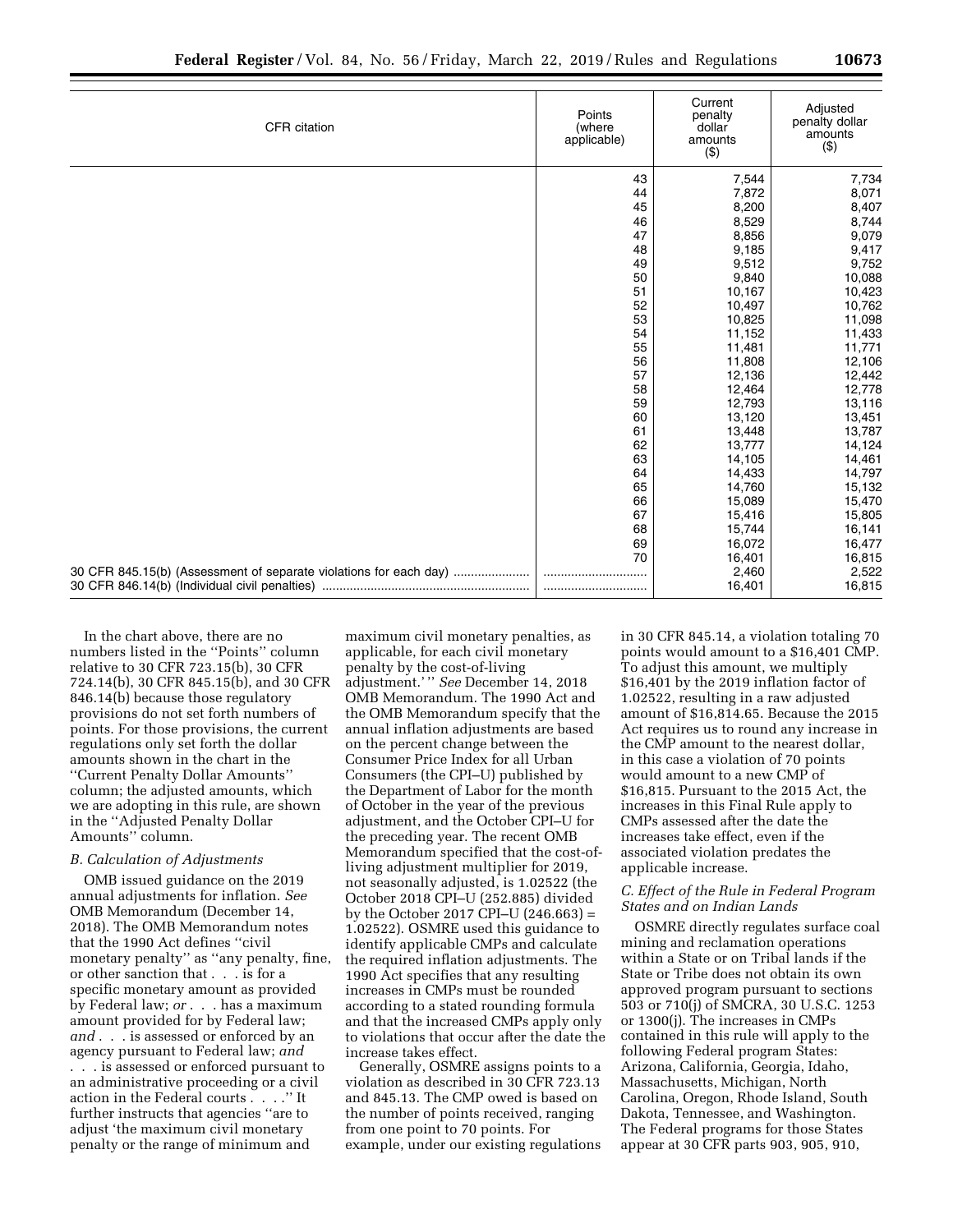912, 921, 922, 933, 937, 939, 941, 942, and 947, respectively. Under 30 CFR 750.18, the increase in CMPs also applies to Indian lands under the Federal program for Indian lands.

# *D. Effect of the Rule on Approved State Programs*

As a result of litigation, *see In re Permanent Surface Mining Regulation Litigation,* No. 79–1144, Mem. Op. (D.D.C. May 16, 1980), 19 Env't. Rep. Cas. (BNA) 1477, State regulatory programs are not required to mirror all of the penalty provisions of our regulations. Thus, this rule has no effect on CMPs in States with SMCRA primacy.

# **II. Procedural Matters and Required Determinations**

# *A. Regulatory Planning and Review (Executive Orders 12866, 13563, and 13771)*

Executive Order 12866 provides that the Office of Information and Regulatory Affairs (OIRA) in the Office of Management and Budget will review all significant rules. OIRA has determined that agency regulations exclusively implementing the annual inflation adjustments are not significant, provided they are consistent with the OMB Memorandum.

Executive Order 13563 reaffirms the principles of Executive Order 12866 while calling for improvements in the Nation's regulatory system to promote predictability, to reduce uncertainty, and to use the best, most innovative, and least burdensome tools for achieving regulatory ends. The Executive Order directs agencies to consider regulatory approaches that reduce burdens and maintain flexibility and freedom of choice for the public where these approaches are relevant, feasible, and consistent with regulatory objectives. Executive Order 13563 emphasizes further that regulations must be based on the best available science and that the rulemaking process must allow for public participation and an open exchange of ideas. We have developed this rule in a manner consistent with these requirements, to the extent permitted by statute.

Executive Order 13771 of January 30, 2017 directs Federal agencies to reduce the regulatory burden on regulated entities and control regulatory costs. Executive Order 13771, however, applies only to significant regulatory actions, as defined in Section 3(f) of Executive Order 12866. As mentioned above, OIRA has determined that agency regulations exclusively implementing the annual adjustment are not

significant regulatory actions under Executive Order 12866, provided they are consistent with the OMB Memorandum (*see* OMB Memorandum, M–19–04, at 3). Thus, Executive Order 13771 does not apply to this rulemaking.

#### *B. Regulatory Flexibility Act*

The Regulatory Flexibility Act (RFA) requires an agency to prepare a regulatory flexibility analysis for all rules unless the agency certifies that the rule will not have a significant economic impact on a substantial number of small entities. The RFA applies only to rules for which an agency is required to first publish a proposed rule. *See* 5 U.S.C. 603(a) and 604(a). The Federal Civil Penalties Inflation Adjustment Act Improvements Act of 2015 requires agencies to adjust civil penalties annually for inflation ''notwithstanding section 553 [of the Administrative Procedure Act].'' Thus, no proposed rule will be published, and the RFA does not apply to this rulemaking.

# *C. Small Business Regulatory Enforcement Fairness Act*

This rule is not a major rule under 5 U.S.C. 804(2), the Small Business Regulatory Enforcement Fairness Act. This rule:

(a) Will not have an annual effect on the economy of \$100 million or more.

(b) Will not cause a major increase in costs or prices for consumers, individual industries, Federal, State, or local government agencies, or geographic regions.

(c) Will not have significant adverse effects on competition, employment, investment, productivity, innovation, or the ability of United States-based enterprises to compete with foreignbased enterprises.

# *D. Unfunded Mandates Reform Act*

This rule does not impose an unfunded mandate on State, local, or Tribal governments, or the private sector, of more than \$100 million per year. The rule does not have a significant or unique effect on State, local, or Tribal governments or the private sector. A statement containing the information required by the Unfunded Mandates Reform Act (2 U.S.C. 1531 *et seq.*) is not required.

#### *E. Takings (Executive Order 12630)*

This rule does not effect a taking of private property or otherwise have takings implications under Executive Order 12630. A takings implication assessment is not required.

#### *F. Federalism (Executive Order 13132)*

Under the criteria in section 1 of Executive Order 13132, this rule does not have sufficient federalism implications to warrant the preparation of a federalism summary impact statement. A federalism summary impact statement is not required.

#### *G. Civil Justice Reform (Executive Order 12988)*

This rule complies with the requirements of Executive Order 12988. Specifically, this rule:

(a) Meets the criteria of section 3(a) requiring that all regulations be reviewed to eliminate errors and ambiguity and be written to minimize litigation; and

 $(b)$  Meets the criteria of section  $3(b)(2)$ requiring that all regulations be written in clear language and contain clear legal standards.

#### *H. Consultation With Indian Tribes (Executive Order 13175 and Departmental Policy)*

The Department of the Interior strives to strengthen its government-togovernment relationship with Tribes through a commitment to consultation with Tribes and recognition of their right to self-governance and Tribal sovereignty. We have evaluated this rule under the Department's consultation policy, under Departmental Manual Part 512, Chapters 4 and 5, and under the criteria in Executive Order 13175 and have determined that it has no substantial direct effects on Federallyrecognized Tribes or Alaska Native Claims Settlement Act (ANCSA) Corporations, and that consultation under the Department's Tribal consultation policy is not required.

#### *I. Paperwork Reduction Act*

This rule does not contain information collection requirements, and a submission to the Office of Management and Budget under the Paperwork Reduction Act (44 U.S.C. 3501 *et seq.*) is not required. We may not conduct or sponsor, and you are not required to respond to, a collection of information unless it displays a currently valid OMB control number.

#### *J. National Environmental Policy Act*

This rule does not constitute a major Federal action significantly affecting the quality of the human environment. A detailed statement under the National Environmental Policy Act of 1969 (NEPA) is not required because the rule is covered by a categorical exclusion. This rule is excluded from the requirement to prepare a detailed statement because it is a regulation of an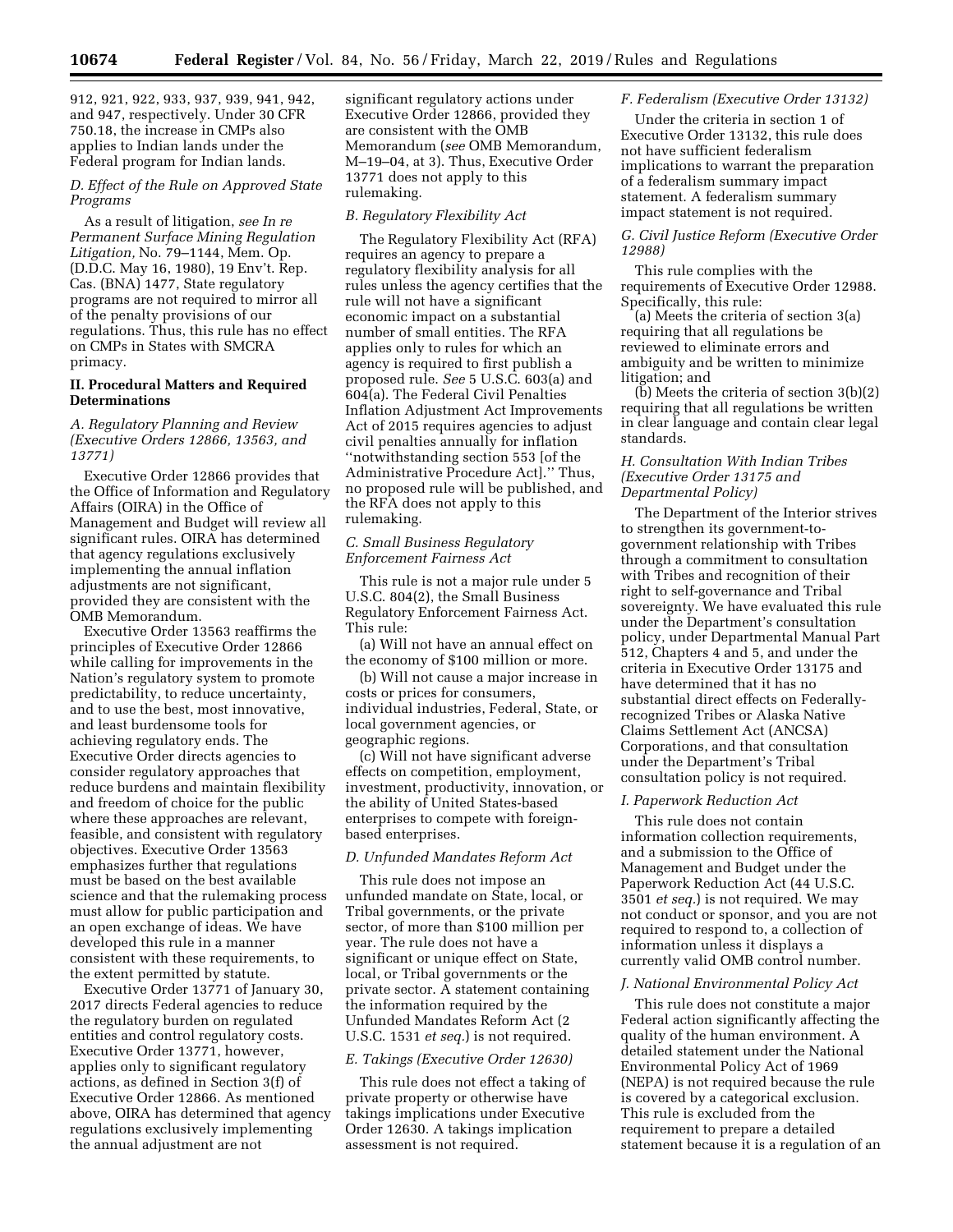administrative nature. (For further information *see* 43 CFR 46.210(i).) We have also determined that the rule does not involve any of the extraordinary circumstances listed in 43 CFR 46.215 that would require further analysis under NEPA.

### *K. Effects on Energy Supply, Distribution, and Use (Executive Order 13211)*

This rule is not a significant energy action under the definition in Executive Order 13211. A Statement of Energy Effects is not required.

#### *L. Clarity of This Regulation*

We are required by Executive Orders 12866 (section 1(b)(12)), 12988 (section 3(b)(1)(B)), and 13563 (section 1(a)), and by the Presidential Memorandum of June 1, 1998, to write all rules in plain language. This means that each rule we publish must:

(a) Be logically organized;

(b) Use the active voice to address readers directly;

- (c) Use common, everyday words and clear language rather than jargon;
- (d) Be divided into short sections and sentences; and

(e) Use lists and tables wherever possible.

If you believe that we have not met these requirements in issuing this final rule, please contact the individual listed in the **FOR FURTHER INFORMATION CONTACT** section. Your comments should be as specific as possible in order to help us determine whether any future revisions to the rule are necessary. For example, you should tell us the numbers of the sections or paragraphs that you find unclear, which sections or sentences are too long, the sections where you feel lists or tables would be useful, etc.

#### *M. Data Quality Act*

In developing this rule, we did not conduct or use a study, experiment, or survey requiring peer review under the Data Quality Act (Pub. L. 106–554).

#### *N. Administrative Procedure Act*

We are issuing this final rule without prior public notice or opportunity for public comment. As discussed above, the Federal Civil Penalties Inflation Adjustment Act Improvements Act of 2015 requires agencies to publish adjusted penalties annually. Under the 2015 Act, the public procedure that the Administrative Procedure Act generally requires—notice, an opportunity for comment, and a delay in the effective date—is not required for agencies to issue regulations implementing the annual adjustments required by the

2015 Act. *See* OMB Memorandum, M–19–04, at 4.

#### **List of Subjects**

#### *30 CFR Part 723*

Administrative practice and procedure, Penalties, Surface mining, Underground mining.

#### *30 CFR Part 724*

Administrative practice and procedure, Penalties, Surface mining, Underground mining.

# *30 CFR Part 845*

Administrative practice and procedure, Law enforcement, Penalties, Reporting and recordkeeping requirements, Surface mining, Underground mining.

# *30 CFR Part 846*

Administrative practice and procedure, Penalties, Surface mining, Underground mining.

Dated: February 22, 2019.

# **Joseph R. Balash,**

*Assistant Secretary, Land and Minerals Management.* 

For the reasons given in the preamble, the Department of the Interior amends 30 CFR parts 723, 724, 845, and 846 as set forth below.

# **PART 723—CIVIL PENALTIES**

■ 1. The authority citation for part 723 continues to read as follows:

**Authority:** 28 U.S.C. 2461, 30 U.S.C. 1201 *et seq.,* and 31 U.S.C. 3701.

■ 2. Revise the table in §723.14 to read as follows:

# **§ 723.14 Determination of amount of penalty.**

\* \* \* \* \*

| Points   | Dollars        |
|----------|----------------|
| 1<br>2   | 67<br>135      |
| 3        | 202            |
| 4        | 269            |
| 5        | 336            |
| 6        | 404            |
| 7        | 471            |
| 8<br>9   | 537<br>605     |
| 10       | 673            |
| 11       | 739            |
| 12       | 807            |
| 13       | 873            |
| 14       | 941            |
| 15       | 1.010          |
| 16       | 1,076          |
| 17       | 1,143          |
| 18<br>19 | 1,212          |
| 20       | 1,278<br>1,345 |
| 21       | 1,413          |
|          |                |

| Points   | <b>Dollars</b>   |
|----------|------------------|
| 22       | 1,480            |
| 23       | 1,547            |
| 24       | 1,614            |
| 25       | 1,681            |
| 26       | 2,018            |
| 27       | 2,354            |
| 28       | 2,689            |
| 29       | 2,898            |
| 30       | 3,364            |
| 31       | 3,699            |
| 32       | 4,035            |
| 33       | 4,372            |
| 34       | 4,708            |
| 35       | 5,044            |
| 36       | 5,380            |
| 37       | 5,718            |
| 38       | 6,053            |
| 39       | 6,389            |
| 40       | 6,724            |
| 41       | 7,063            |
| 42       | 7,398            |
| 43       | 7,734            |
| 44       | 8,071            |
| 45       | 8,407            |
| 46       | 8,744            |
| 47       | 9,079            |
| 48       | 9.417            |
| 49       | 9,752            |
| 50       | 10,088           |
| 51       | 10,423           |
| 52       | 10,762           |
| 53       | 11,098           |
| 54<br>55 | 11,433<br>11,771 |
| 56       | 12,106           |
| 57       | 12,442           |
| 58       | 12,778           |
| 59       | 13,116           |
| 60       | 13,451           |
| 61       | 13,787           |
| 62       | 14,124           |
| 63       | 14,461           |
| 64       | 14,797           |
| 65       | 15,132           |
| 66       | 15,470           |
| 67       | 15,805           |
| 68       | 16,141           |
| 69       | 16,477           |
| 70       | 16,815           |

■ 3. In § 723.15, revise paragraph (b) introductory text to read as follows:

# **§ 723.15 Assessment of separate violations for each day.**

\* \* \* \* \*

(b) In addition to the civil penalty provided for in paragraph (a) of this section, whenever a violation contained in a notice of violation or cessation order has not been abated within the abatement period set in the notice or order or as subsequently extended pursuant to section 521(a) of the Act, 30 U.S.C. 1271(a), a civil penalty of not less than \$2,522 will be assessed for each day during which such failure to abate continues, except that: \* \* \* \* \*